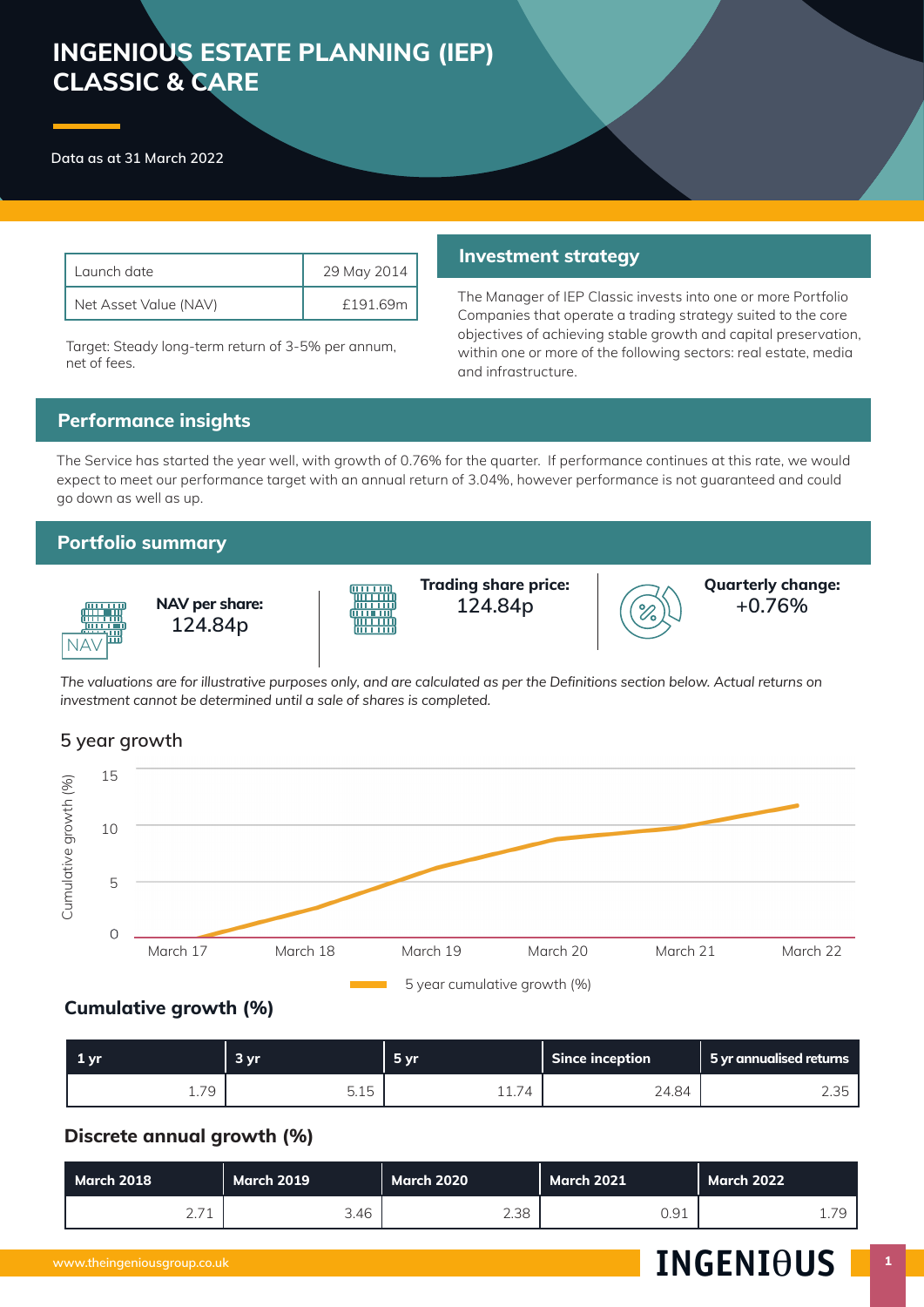# **IEP Classic asset allocation Q1 2022**



## **Sector commentary**

# **Real Estate**

The Real Estate strategy provides secured, asset-backed development and bridge loans in established markets across England. In this last quarter, the residential market has continued to see strong levels of liquidity and growth in UK house prices.

#### **Number of loans: 30**

#### **Assets under management: £241.01m**

We have received c.£14m of repayments in the quarter from repaid bridge loans in

Leatherhead and Southwark. A new light industrial development project in South West England was closed in the period illustrating our support for this highly performing sector.

In terms of new lending, we continue to take a conservative approach when reviewing opportunities in light of the wider economic environment. We ensure that there is an appropriate level of contingency in each development which is sufficient to manage any delays and increases to the cost of materials which may occur. We take a careful approach to the amount of lending which we are prepared to make against each development's valuation. Each valuation continues to be prepared by an independent expert with knowledge of the local market conditions and we utilise third party research information in support of identifying and recommending transactions to the investment committee. We also seek to pass on any increases in the base rate to the borrower. Our active management of the portfolio continues to ensure developments run smoothly and on time.

Against a more inflationary environment, we expect the Bank of England's increase to interest rates to dampen house price growth looking forward. We do not expect this to change our investment strategy as there remains a significant under supply of quality housing stock across the UK and this should also underpin rents which continue to hold up well. We always ensure each development has sufficient equity invested alongside our loan capital to preserve the capital and return on each project.

### **Media**

The Media strategy provides commercial and asset-backed loans to film and television production companies.

As at 31 March 2022, there was a senior secured loan book of £18m across 25 loans, with an average loan size of £0.7m. There were no new drawdowns in the period. The largest repayment in the period relates to Ghosts of War, a 2020 supernatural horror film written and directed by Eric Bress, which is now

available on Netflix.

Similar to the real estate approach, we carefully consider all new opportunities and will only lend when we have a high level of confidence in the underlying asset-backed security being taken.

#### **Infrastructure**

The first quarter of 2022 to the end of March witnessed higher than usual gas and electricity prices persisting from Q4 2021.

Low gas storage levels across Europe and lower than usual pipeline imports from Russia into Europe, have been further exacerbated by the outbreak of war in Ukraine, leading to higher gas and electricity prices to meet demand on a global scale. The market expectation is that gas and electricity prices will continue at above historical levels for the next couple of years.

**Number of loans and owned and operated equity: 20**

**Number of loans: 25**

**£42.54m**

**Assets under management:** 

**Assets under management: £187m**

# **www.theingeniousgroup.co.uk** abc **22 abc 22 abc 22 abc 22 abc 22 abc 22 abc 22 abc 22 abc 22 abc 22 abc 22 abc 22 abc 22 abc 22 abc 22 abc 22 abc 22 abc 22 abc 22 abc 22 abc 22 abc 22 abc 22 abc 22 abc 22 abc 22 abc 22 ab**